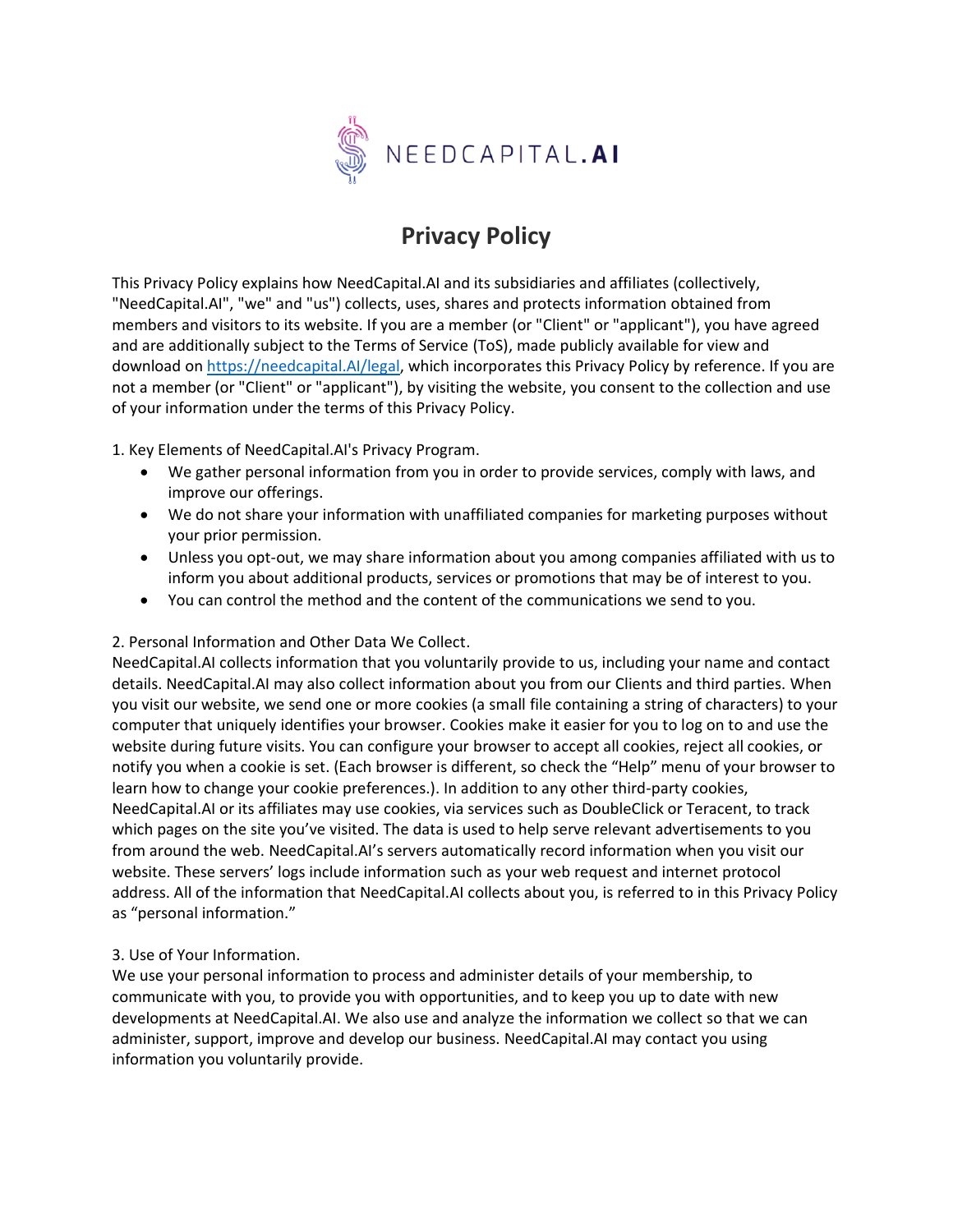#### 4. Disclosure of Your Information.

NeedCapital.AI may disclose your personal information in response to legal process, to protect our rights, as otherwise required by law, or for the prevention or detection of a crime. If we sell our company or any part of it, or our business enters into a joint venture with another business entity, NeedCapital.AI may disclose your personal information to our new business partners or owners who may then provide you with information about their products and services. NeedCapital.AI is committed to keeping your information confidential. NeedCapital.AI does not sell, license or lease your personal information to any third party for purposes of marketing by the third party, or for any reason, except as described below:

a. In order to administer or process a transaction, product or service in accordance with a membership agreement,

b. Where such disclosure is required or appropriate by law or regulation, including cooperating with government agencies or other regulatory bodies and law enforcement officials, in response to subpoenas, credit bureaus and collection agencies, or when necessary to protect your rights or property or that of NeedCapital.AI, and

c. To help us improve our services to you, we may engage another business to help us to carry out certain internal functions such as account processing, fulfillment, member service, member satisfaction surveys or other data collection activities relevant to our business. We may also provide a party with member information from our database to help us analyze and identify member needs and notify members of product and service offerings. Use of the information shared is strictly limited to the performance of the task we request and for no other purpose. All third parties with which we share personal information are required to protect personal information in a manner similar to the way we protect personal information. If we propose to share information in a manner not covered in this Privacy Policy, we will notify you of this change by submitting an addendum on our website and, if appropriate, provide you an opportunity to opt-out of such use. However, NeedCapital.AI may disclose the personal information provided by you to our paid and verified members for the purpose of sale, license, lease or otherwise provided to help in analyzing your needs better and shall notify you about possible NeedCapital.AI deals that we think might interest or benefit you.

#### 5. Your Ability to Opt-Out of Information Collection & Use.

You may choose not to provide personal information to NeedCapital.AI. You may set up your computer to reject cookies. However, in that case, you may not be able to use certain features on our website.

#### 6. Security & Information Retention.

We employ security measures to protect your personal information both online and offline from access by unauthorized persons and against unlawful processing, accidental loss, destruction and damage. We will retain your personal information for a reasonable period or as long as the law requires. If you cease to be a member of NeedCapital.AI, we may retain your personal information for our business purposes provided that we will protect all such information about you in accordance with this Privacy Policy. Updates to our Data Security (Ref: "Your Data Is Secure"), regarding the information collected via NeedCapital.AI website, forms, portals, application and private password-protected pages, is provided on [https://NeedCapital.AI/legal](https://needcapital.ai/legal). As applicable to Clients, Members or Site Visitors of NeedCapital.AI located in the European Union, and in regard to privacy regulation best practices for GDPR/CCPA compliance, the relevant affiliates of NeedCapital.AI are designated "GDPR Ready."